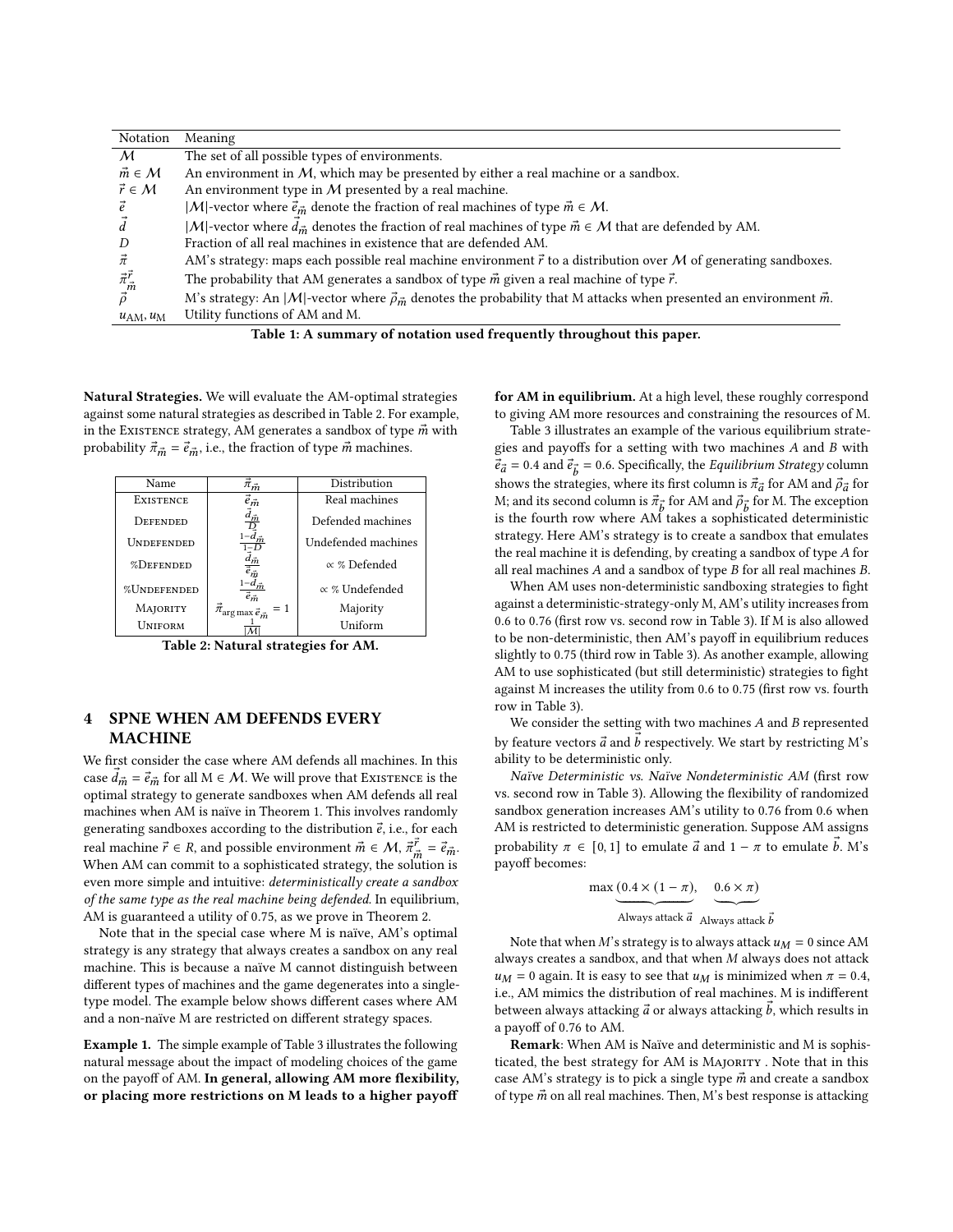<span id="page-4-0"></span>

| Strategy space              |               | Players | Equilibrium Strategy                    |                                         | Utility |  |
|-----------------------------|---------------|---------|-----------------------------------------|-----------------------------------------|---------|--|
| AM                          | M             |         | Machine A ( $\vec{e}_{\vec{a}} = 0.4$ ) | Machine B ( $\vec{e}_{\vec{k}} = 0.6$ ) |         |  |
| Naïve deterministic         | deterministic | AM      |                                         |                                         | 0.6     |  |
|                             |               | М       |                                         |                                         | 0.4     |  |
| Naïve                       | deterministic | AΜ      | 0.4                                     | 0.6                                     | 0.76    |  |
|                             |               | M       |                                         |                                         | 0.24    |  |
| Naïve                       | Sophisticated | AM      | 0.4                                     | 0.6                                     | 0.75    |  |
|                             |               | M       | 0.5                                     | 0.5                                     | 0.25    |  |
| Sophisticated deterministic | Sophisticated | AM      | Emulate A                               | Emulate B                               | 0.75    |  |
|                             |               | M       | 0.5                                     | 0.5                                     | 0.25    |  |

Table 3: Example of the equilibrium strategies and payoffs for AM and M for two machines A and B with  $\vec{e}_{\vec{a}}=0.4$  and  $\vec{e}_{\vec{b}}=0.6.$ 

 $\vec{m}$  with probability 0.5, and always attacking other types. Therefore,  $u_M = 1 - 0.75 \vec{e}_{\vec{m}}$  and  $u_{AM} = 0.75 \vec{e}_{\vec{m}}$ . Therefore, AM's utility is maximized when it picks the type with the highest proportion to emulate as a sandbox environment, which is exactly the strategy MAJORITY.

Sophisticated and non-deterministic M (third row vs. second row in Table [3\)](#page-4-0). Suppose AM assigns probability  $\pi \in [0, 1]$  to emulate  $\vec{a}$  and 1 –  $\pi$  to emulate  $b$ , and suppose M chooses to attack with probability  $\rho_A$  (respectively,  $\rho_B$ ) in environment  $\vec{a}$  (respectively,  $\vec{b}$ ). M's payoff becomes

$$
\underbrace{0.4 \times (\pi (1 - \rho_A) + (1 - x)(1 - \rho_B)) \times \rho_A}_{M \text{ succeeds on machine A}} + \underbrace{0.6 \times (\pi (1 - \rho_A) + (1 - \pi)(1 - \rho_B)) \times \rho_B}_{M \text{ succeeds on machine B}}.
$$
 (1)

While this formula seems hard to solve analytically, observe that no matter what  $\pi$  is, M's payoff is always 0.25 when it chooses  $\rho_A = \rho_B = 0.5$ . Also notice that when  $\pi = 0.4$ , Equation [\(1\)](#page-4-1) becomes  $(0.4\rho_A + 0.6\rho_B)(0.4(1 - \rho_A) + 0.6(1 - \rho_B))$ , which is maximized at  $\rho_A = \rho_B = 0.5$  giving the equilibrium shown in Table [3.](#page-4-0)

Sophisticated deterministic AM vs. Nondeterministic M. This is the last row in Table [3.](#page-4-0) Similarly to the naíve mixed vs. mixed case, M can choose  $\rho_A = \rho_B = 0.5$  to guarantee a payoff of 0.25. AM's optimal strategy now becomes always emulating the machine being defended.

Theorems [1](#page-4-2) and [2](#page-4-3) follow from the observation that (1) when AM defends all machines, we are faced with a zero-sum game, and (2) identifying an equilibrium under which AM achieves the highest possible utility under any equilibrium.

<span id="page-4-2"></span>**Theorem 1.** When AM is installed on every real machine, and AM is naïve, and can commit to mixed strategies, the natural strategy Existence , is optimal in equilibrium.

PROOF. When AM is naïve, it takes the same distribution for all types of machine  $\vec{r} \in M$ . Therefore, we use  $\vec{\pi}$  to denote AM's strategy. Then we can rewrite the utility of M  $u_M(\pi, \rho)$  as the following formula:  $u_M(\pi, \rho) = (\sum_{\vec{r} \in \mathcal{M}} \vec{e}_{\vec{r}} \vec{\rho}_{\vec{r}}) (1 - \sum_{\vec{m} \in \mathcal{M}} \vec{\pi}_{\vec{m}} \vec{\rho}_{\vec{m}}).$ Note that since all machines are defended, we have  $\vec{d}_{\vec{r}} = \vec{e}_{\vec{r}}$  for all  $\vec{r} \in M$ . We also have  $u_{AM}(\pi, \rho) = 1 - u_M(\pi, \rho)$ .

We begin by noting that for any AM strategy  $\pi$ , M can guarantee a utility of at least  $0.25$  when  $M$  uses a naïve strategy of attacking

with probability 0.5, because  $\sum_{\vec{r} \in \mathcal{M}} \vec{e}_{\vec{r}} = 1$ ,  $\sum_{\vec{m} \in \mathcal{M}} \vec{\pi}_{\vec{m}} \leq 1$  and  $M$ 's utility is

$$
u_M(\pi,\rho) = (0.5 \sum_{\vec{r} \in \mathcal{M}} \vec{e}_{\vec{r}})(1 - 0.5 \sum_{\vec{m} \in \mathcal{M}} \vec{\pi}_{\vec{m}}) \ge 0.5 \times (1 - 0.5) = 0.25.
$$

Therefore, for any choice of  $\pi$  for AM, if M selects a best response,  $u_{AM}(\pi, \rho) \leq 0.75.$ 

Now, consider the case where AM adopts the strategy Exis-TENCE  $\pi^*$  where  $\vec{\pi}^*_{\vec{m}} = \vec{e}_{\vec{m}}$  for every  $\vec{r} \in \mathcal{M}$ . Then  $u_M(\pi, \rho) =$  $\left(\sum_{\vec{r}\in\mathcal{M}}\vec{e}_{\vec{r}}\vec{\rho}_{\vec{r}}\right)\left(1-\sum_{\vec{m}\in\mathcal{M}}\vec{e}_{\vec{m}}\vec{\rho}_{\vec{m}}\right)$ . In order to maximize  $u_M$ , we consider its derivative:

$$
\frac{\partial u_M}{\partial \vec{\rho}_{\vec{r}}} = \vec{e}_{\vec{r}} \left( 1 - 2 \sum_{\vec{m} \in \mathcal{M}} \vec{e}_{\vec{m}} \vec{\rho}_{\vec{m}} \right)
$$

<span id="page-4-1"></span>Note that when  $\vec{\rho}_{\vec{m}} = 0.5$  for all  $\vec{m} \in \mathcal{M}$  (M attacks every type with probability 0.5),  $\frac{\partial u_M}{\partial \vec{\rho}_{\vec{r}}} = 0$  for every  $\vec{m} \in \mathcal{M}$ . and  $u_M(\vec{\pi}, \vec{\rho})$  is maximized. Then we have  $u_M = 0.25$  and  $u_{AM} = 0.75$  which is the highest utility that AM can obtain in equilibrium. Therefore, EXISTENCE is an AM-optimal strategy in equilibrium.  $□$ 

<span id="page-4-3"></span>Theorem 2. When AM is installed on every real machine, and AM is sophisticated, an AM optimal strategy in equilibrium is to emulate the current machine, i.e.,  $\pi(\vec{r},\vec{r}) = 1$  for every real machine  $\vec{r}$ .

Proof. When AM is sophisticated,  $u_M(\pi, \rho) = \sum_{\vec{r} \in \mathcal{M}} \vec{e}_{\vec{r}} \vec{\rho}_{\vec{r}} (1 - \vec{r})$  $\sum_{\vec{m} \in \mathcal{M}} \vec{\pi}^{\vec{r}}_{\vec{m}} \vec{\rho}_{\vec{m}}$ ). First, we note again that if M uses a naïve strategy of attacking with probability 0.5, we have

$$
u_M(\pi,\rho) = 0.5 \sum_{\vec{r} \in \mathcal{M}} \vec{e}_{\vec{r}} (1 - 0.5 \sum_{\vec{m} \in \mathcal{M}} \vec{\pi}_{\vec{m}}^{\vec{r}}) \ge 0.25 \sum_{\vec{r} \in \mathcal{M}} \vec{e}_{\vec{r}} = 0.25.
$$

Therefore, M's utility is at least 0.25 for any AM strategy, and  $u_{AM}(\pi, \rho) \leq 0.75$  for any  $\pi$  whenever M takes a best response.

Then we only need to show that M attacking with probability 0.5 is the best response when AM set  $\pi \vec{r} = 1$  for every real machine  $\vec{r}$ . Note that in this case, M's utility is  $u_M(\pi, \rho) = \sum_{\vec{r} \in \mathcal{M}} \vec{e}_{\vec{r}} \vec{\rho}_{\vec{r}} (1 - \vec{\rho}_{\vec{r}})$ . We can easily find that this is maximized at  $\vec{\rho}_{\vec{r}} = 0.5$  for every  $\vec{r} \in \mathcal{M}$ , and  $u_M = 0.25$ . Therefore,  $u_{AM} = 0.75$  when AM set  $\vec{\pi}^{\vec{r}}_{\vec{r}} = 1$ , which is the maximum AM can achieve. Therefore, we conclude that  $\vec{\pi}_{\vec{r}}^{\vec{r}} = 1$  is an optimal strategy for AM in equilibrium.  $\Box$ 

# 5 COMPUTING SPNE WHEN THERE ARE UNDEFENDED MACHINES

In this section, we consider the case where AM defends at most half the real machines, there is an AM-optimal strategy where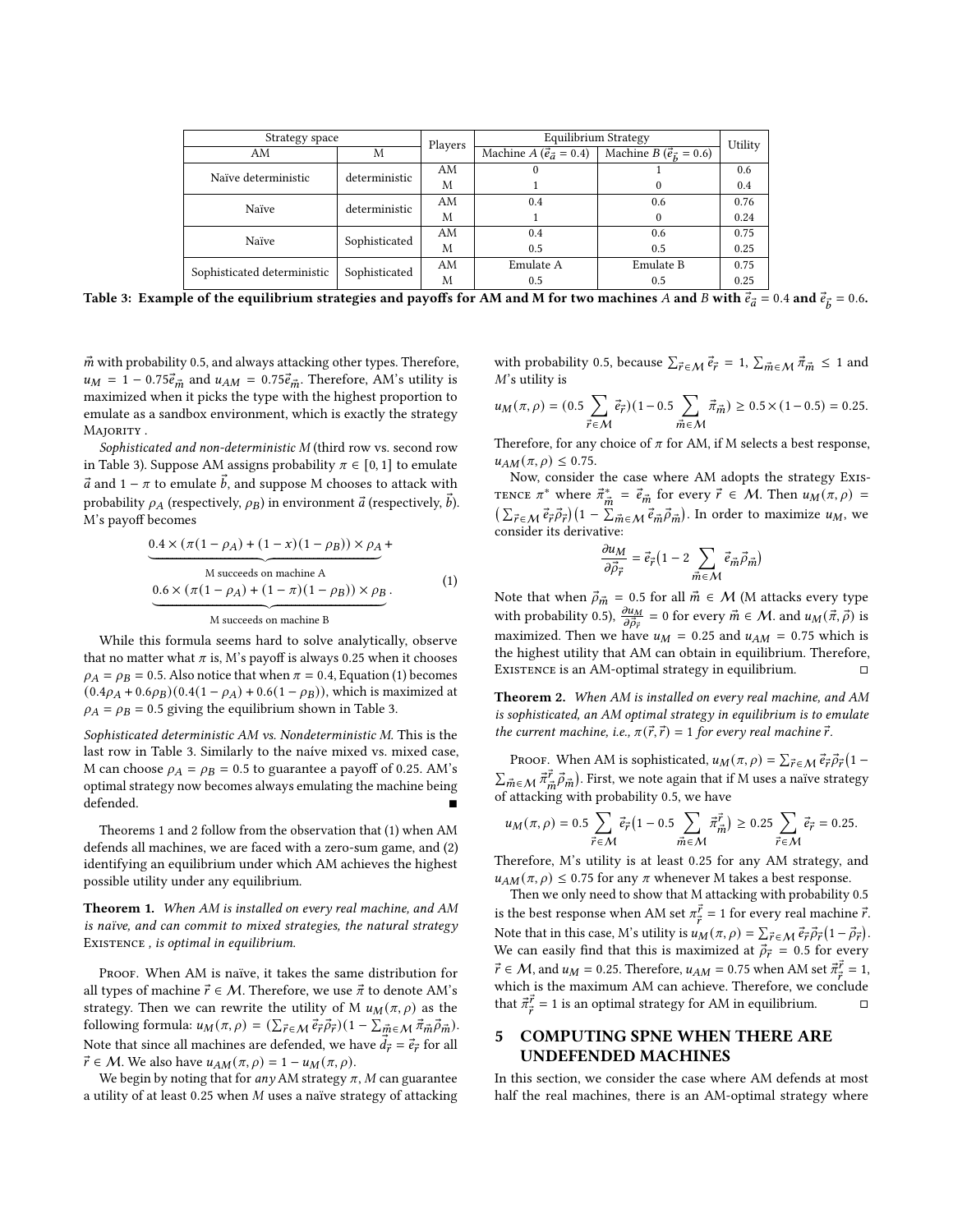every machine that AM defends is protected in equilibrium, and UNDEFENDED is one such strategy.

<span id="page-5-2"></span>**Theorem 3.** When at most half of all machines are defended ( $D \leq \frac{1}{2}$ ), there exists an equilibrium solution where AM protects every defended machine (AM utility is D), and M always attacks. Specifically,  $UN -$ DEFENDED is an AM-optimal strategy in equilibrium, for which M's best response is to always attack.

PROOF. We start by deriving the utility M receives if it always attacks. We start by noting that given AM's naïve strategy  $\pi$ , M evades  $D(1 - \sum_{\vec{m} \in \mathcal{M}} \vec{\pi}_{\vec{m}} \vec{\rho}_{\vec{m}})$  sandboxes in expectation. However, M does not derive utility from machines on which it bypasses the sandbox but does not attack on the real machine which occurs with expectation  $(1-\sum_{\vec{m}\in \mathcal{M}}\vec{\pi}_{\vec{m}}\vec{\rho}_{\vec{m}})\sum_{\vec{r}\in \mathcal{M}}\vec{d}_{\vec{r}}(1-\vec{\rho}_{\vec{r}}).$  Thus, we rewrite M's utility as:  $u_{\rm M}=\sum_{\vec{m}\in\mathcal{M}}\left(1-\vec{d}_{\vec{m}}\right)\vec{\rho}_{\vec{m}}+D(1-\sum_{\vec{m}\in\mathcal{M}}\vec{\pi}_{\vec{m}}\vec{\rho}_{\vec{m}})$  $- (1 - \sum_{\vec{m} \in \mathcal{M}} \vec{\pi}_{\vec{m}} \vec{\rho}_{\vec{m}}) \sum_{\vec{r} \in \mathcal{M}} \vec{d}_{\vec{r}} (1 - \vec{\rho}_{\vec{r}}) = \sum_{\vec{m} \in \mathcal{M}} \vec{\rho}_{\vec{m}} (1 - \vec{d}_{\vec{m}} - \vec{\rho}_{\vec{r}})$  $D\vec{\pi}_{\vec{m}}$ ) + D –  $(1 - \sum_{\vec{m} \in \mathcal{M}} \vec{\pi}_{\vec{m}} \vec{\rho}_{\vec{m}}) \sum_{\vec{r} \in \mathcal{M}} \vec{d}_{\vec{r}} (1 - \vec{\rho}_{\vec{r}})$ .

Note that whenever  $D\vec{\pi}_{\vec{m}} \leq \left(1-\vec{d}_{\vec{m}}\right)$  for every  $\vec{m} \in \mathcal{M}$ , we have that  $u_M$  is maximized when  $\vec{\rho}_{\vec{m}} = 1$  for every  $\vec{m} \in \mathcal{M}$ . This is because  $\vec{\rho}_{\vec{m}} \in [0,1]$  for every  $\vec{m} \in \mathcal{M}$ , and  $D\vec{\pi}_{\vec{m}} - (1 - \vec{d}_{\vec{m}}) \leq 0$ for every  $\vec{m} \in \mathcal{M}$ . Notice that when M always attacks, AM gets utility  $D$  when it always creates a sandbox, which is the maximum possible utility AM can get, and therefore optimal.

It is easy to see that when AM uses the natural strategy UNDE-FENDED , i.e., setting  $\vec{\pi}_{\vec{m}} = \frac{1-\vec{d}_{\vec{m}}}{1-D}$ , the condition  $D\vec{\pi}_{\vec{m}} \leq \left(1-\vec{d}_{\vec{m}}\right)$ is satisfied for every  $\vec{m}$ , and that AM creates a sandbox on every defended real machine, giving AM a utility of  $D$  in equilibrium. Therefore, UNDEFENDED is an optimal strategy.

<span id="page-5-1"></span>Example 2. We now consider a world with three types of machines A, B, and C, with features  $\vec{a}, \vec{b}$ , and  $\vec{c}$ , respectively. 10% of real machines are of type  $\vec{a}$ , 20% of type  $\vec{b}$ , and the rest are of type  $\vec{c}$ . AM is installed on 70% of machines of type  $\vec{a}$  and type  $\vec{b}$ , and 30% machines of type  $\vec{c}$ .

When  $AM$ 's strategy is UNDEFENDED,  $M$ 's best response is to always attack, allowing AM to protect 100% of machines it defends. In comparison, AM's utility decreases to protecting only 92.2% of machines it defends, if it uses the EXISTENCE strategy. This is in sharp contrast to our findings for AM optimal solutions when AM defends all machines that we observed in Section [4.](#page-3-0)

Here, we give a detailed analysis of M's utility when AM uses the strategy Existence. We list the relevant values in Table [4.](#page-5-0)

<span id="page-5-0"></span>

| Type $\vec{r}$ | $\vec{e}_{\vec{r}} = \vec{\pi}_{\vec{r}}$ | $d_{\vec{x}}$ | $-d_{\vec{x}}$ | $D\vec{\pi}$ = |
|----------------|-------------------------------------------|---------------|----------------|----------------|
|                | 0.1                                       | 0.07          | 0.03           | 0.42           |
| B              | 0.2                                       | 0.14          | 0.06           | 0.84           |
|                | 0.7                                       | 0.49          | 0.49           | 0.294          |
| Total          |                                           | $D = 0.42$    | $1 - D = 0.58$ |                |

Table 4: Values for computing  $u_M$  in Example [2](#page-5-1) when AM's strategy is EXISTENCE.

When AM uses Existence ,  $\vec{\pi}_{\vec{r}} = \vec{e}_{\vec{r}}$  for every  $\vec{r} \in \mathcal{M}$ . Note that for A and B, we have  $1 - \vec{d}_{\vec{a}} < D\vec{\pi}_{\vec{a}}$  and  $1 - \vec{d}_{\vec{b}} < D\vec{\pi}_{\vec{b}}$ . On the other hand, we have  $1 - \vec{d}_{\vec{c}} > D\vec{\pi}_{\vec{c}}$ . As we show below, in the best response strategy  $\vec{\rho}$  for M,  $\vec{\rho}_{\vec{a}}$  and  $\vec{\rho}_{\vec{b}}$  do not equal to 1, while  $\overrightarrow{\rho}_{\overrightarrow{c}}=1.$ 

We first compute the derivative of  $u_M$  based on the formula used in the proof of Theorem [3.](#page-5-2)

$$
\frac{\partial u_M}{\partial \vec{\rho}_{\vec{m}}} = \left(1 - \vec{d}_{\vec{m}} - D\vec{\pi}_{\vec{m}}\right) + \vec{d}_{\vec{m}} \left(1 - \sum_{\vec{r} \in \mathcal{M}} \vec{\pi}_{\vec{r}} \vec{\rho}_{\vec{r}}\right) + \vec{\pi}_{\vec{m}} \sum_{\vec{r} \in \mathcal{M}} \vec{d}_{\vec{r}} \left(1 - \vec{\rho}_{\vec{r}}\right)
$$
\n
$$
= \vec{e}_{\vec{m}} - \vec{d}_{\vec{m}} \sum_{\vec{r} \in \mathcal{M}} \vec{\pi}_{\vec{r}} \vec{\rho}_{\vec{r}} - \vec{\pi}_{\vec{m}} \sum_{\vec{r} \in \mathcal{M}} \vec{d}_{\vec{r}} \vec{\rho}_{\vec{r}}.
$$

Substituting the values in Table [4,](#page-5-0) we get:

$$
\frac{\partial u_M}{\partial \vec{\rho}_{\vec{a}}} = 0.1 - 0.014 \vec{\rho}_{\vec{a}} - 0.028 \vec{\rho}_{\vec{b}} - 0.07 \vec{\rho}_{\vec{c}}
$$
  

$$
\frac{\partial u_M}{\partial \vec{\rho}_{\vec{b}}} = 0.2 - 0.028 \vec{\rho}_{\vec{a}} - 0.056 \vec{\rho}_{\vec{b}} - 0.14 \vec{\rho}_{\vec{c}}
$$
  

$$
\frac{\partial u_M}{\partial \vec{\rho}_{\vec{c}}} = 0.7 - 0.07 \vec{\rho}_{\vec{a}} - 0.14 \vec{\rho}_{\vec{b}} - 0.294 \vec{\rho}_{\vec{c}}
$$

Note that  $\frac{\partial u_M}{\partial \vec{\rho}_{\vec{c}}}$  is always positive. Therefore  $\vec{\rho}_{\vec{c}} = 1$ , and M always attacks on  $\vec{c}$ . On the other hand,  $\frac{\partial u_M}{\partial \vec{\rho}_a}$  and  $\frac{\partial u_M}{\partial \vec{\rho}_b}$  equals to zero simultaneously when  $0.014 \vec{\rho}_{\vec{a}} + 0.028 \vec{\rho}_{\vec{b}} = 0.03$ . (Note that  $\frac{\partial u_M}{\partial \vec{\rho}_{\vec{b}}} = 2 \frac{\partial u_M}{\partial \vec{\rho}_{\vec{a}}}$  $\frac{\partial u_{M}}{\partial\vec{\rho}_{\vec{a}}}).$ Therefore,  $\vec{\rho}_{\vec{a}} = \vec{\rho}_{\vec{b}} = \frac{5}{7}$ , and  $(\frac{5}{7}, \frac{5}{7}, 1)$  is an optimal strategy for M.

Next, we consider the fraction of defended machines AM protects. Note that due to M's optimal strategy, M can only bypass the sandbox when AM generates either a type A or B sandbox. This means M can bypass the sandbox with probability  $\frac{2}{7}$ . Then, the probability that a defended machine is attacked by M is:

$$
0.3 \times \frac{2}{7} \times (0.3 \times \frac{5}{7} + 0.7 \times 1) \approx 0.078
$$

Therefore, when AM adopts the Existence strategy, it successfully protects only 92.2% of machines it defends.

Impact. Theorem [3](#page-5-2) raises interesting possibilities. One such possibility is to cheaply create sufficiently many virtual or dummy machines to manipulate the setting so that  $D \leq \frac{1}{2}$ , allowing us to trade off some computational resources for complete protection. At a high level, the idea is similar to honeypots in other cybersecurity problems.

#### <span id="page-5-3"></span>6 COMPUTING M'S BEST RESPONSE

In this paragraph we provide a method to compute M's best response given a fixed AM strategy. This will be the basis of our QCQP framework. Before we proceed further, we rewrite the utility functions of AM and M in vector notation for convenience:

$$
u_{\text{M}}(\vec{\pi}, \vec{\rho}) = \underbrace{(\vec{1} - \vec{d}) \cdot \vec{\rho}}_{\text{M attacks }|\text{No AM}} + \underbrace{\vec{d} \cdot \vec{\rho} - \vec{d} \cdot ((\Pi \cdot \vec{\rho}) \odot \vec{\rho})}_{\text{M attacks }|\text{AN} \text{ most caught, attacks }|\text{AM installed}}
$$
\n
$$
= \vec{e} \cdot \vec{\rho} - \vec{d} \cdot ((\Pi \cdot \vec{\rho}) \odot \vec{\rho})
$$
\n
$$
u_{\text{AM}}(\vec{\pi}, \vec{\rho}) = \vec{d} \cdot (1 - \vec{\rho}) + \vec{d} \cdot ((\Pi \cdot \vec{\rho}) \odot \vec{\rho})
$$

where ⊙ is the component-wise multiplication operator between two vectors, and  $\Pi$  is the matrix of AM's strategies, whose  $\vec{r}$ -th rowvector is  $\vec{\pi}^{\vec{r}}$ . For a fixed AM strategy  $\pi$ , we can solve for M's best response  $\rho^*$  using the Lagrange multipliers for the optimization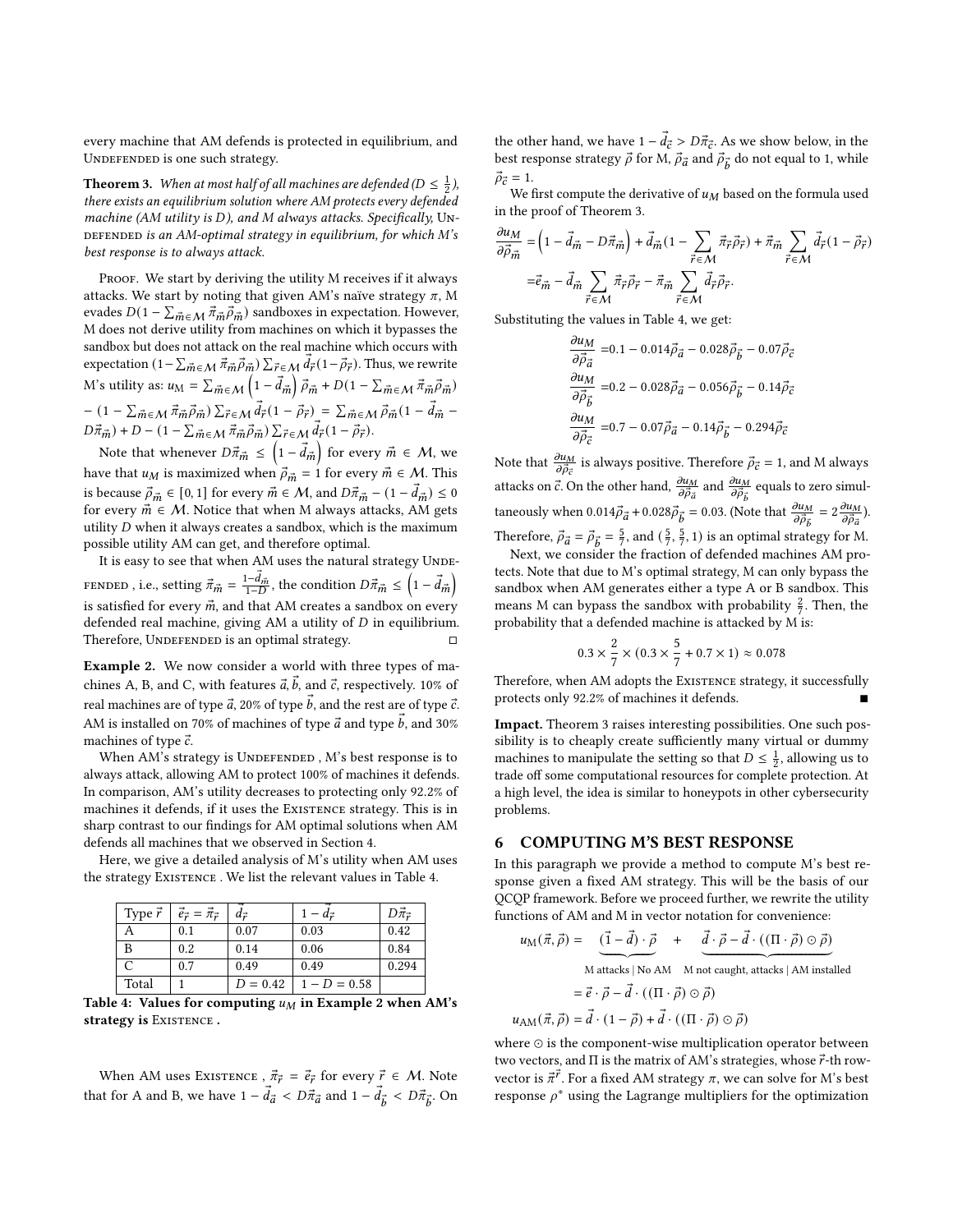| AM         |               |            |               | AM-optimal strategy            |  |
|------------|---------------|------------|---------------|--------------------------------|--|
| Randomized | Sophisticated | Randomized | Sophisticated |                                |  |
|            |               |            | No            | Always creating a sandbox      |  |
| No         | No            |            | Yes           | <b>MAJORITY</b>                |  |
| $\star$    | Yes           | $\star$    | Yes           | Emulate machine being defended |  |
| Yes        | No            | $\star$    | Yes           | <b>EXISTENCE</b>               |  |

<span id="page-6-1"></span>Table 5: Guidelines when AM is installed on every real machine. ∗ indicates that added flexibility has no affect.

problem  $\max_{\vec{\rho}} u_M(\vec{\pi}, \vec{\rho})$  which are:  $\forall \vec{m} \in \mathcal{M}, L_{\vec{m}} = \frac{\partial u_M(\vec{\pi}, \vec{\rho})}{\partial \vec{\rho}_{\vec{\pi}}}$  $rac{\Delta(N,\rho)}{\partial \vec{\rho}_{\vec{m}}}$  =  $\vec e_{\vec m} -2\vec d_{\vec m}\vec \pi_{\vec m}\vec \rho_{\vec m} -\sum_{\vec l\in\mathcal{M}\backslash\{\vec m\}}(\vec d_{\vec m}\vec \pi_{\vec l} +\vec d_{\vec l}\vec \pi_{\vec m})\vec \rho_l.$ 

Computing  $\vec{\rho}^*$  involves computing the solutions to the following  $3^{|M|}-1$  systems of linear equations, and picking the solution that is feasible and maximizes M's utility. Each system of linear equations is indexed by an  $|M|$ -vector  $\vec{c} \in \{0, 1, b\}^{|M|}$  (except  $\vec{c} = \vec{0}$ ), where  $b$  means "between 0 and 1", and is constructed by adding the  $|\mathcal{M}|$ equations as follows: (i)  $\vec{\rho}_{\vec{m}} = 0$  if  $\vec{c}_{\vec{m}} = 0$ , (ii)  $\vec{\rho}_{\vec{m}} = 1$ , if  $\vec{c}_{\vec{m}} = 1$ , or (iii)  $L_{\vec{m}} = 0$  if  $\vec{c}_{\vec{m}} = [0, 1]$ .

## <span id="page-6-2"></span>7 QCQP FRAMEWORK FOR COMPUTING AM-OPTIMAL SPNE

We now shift our focus to settings where  $D > \frac{1}{2}$ . Algorithm [1](#page-6-0) provides a general quadratically constrained quadratic program (QCQP) formulation of the problem of computing AM-optimal SPNEs. We simultaneously solve for AM's strategy  $\pi^*$  and M's strategy  $\rho^*$  by setting  $u_{AM}$  to be the objective, under the constraint that  $\rho^*$  is the best response to the output strategy for AM  $\pi^*$ .

<span id="page-6-0"></span>

|  |  |  | Algorithm 1 QCQP to compute AM-optimal SPNE. |  |
|--|--|--|----------------------------------------------|--|
|--|--|--|----------------------------------------------|--|

- 1: Input: A real world setting  $\vec{e}, \vec{d}$ .
- 2: Output: SPNE  $\pi^*, \rho^*$ .
- $3:$  An empty set of SPNE solutions  $S$ .
- 4: for each  $\vec{c} \in \{0, 1, b\}^{|M|}$  do
- 5: Create a QCQP problem *P* with variables  $\vec{\rho}$ ,  $\vec{\pi}$ .
- 6: Set the objective as  $\max_{\vec{\pi}, \vec{\rho}} u_{AM}(\vec{\pi}, \vec{\rho}).$
- 7: **for** each  $\vec{m}$ ,  $\vec{c}_{\vec{m}}$  add the binding constraints on  $\vec{\rho}_{\vec{m}}$  **do**
- 8: if  $\vec{c}_{\vec{m}} = 0$ , add the constraint  $\vec{\rho}_{\vec{m}} = 0$ .
- 9: if  $\vec{c}_{\vec{m}} = 1$ , add the constraint  $\vec{\rho}_{\vec{m}} = 1$ .
- $\text{if } \vec{c}_{\vec{m}} = b \text{, add } \vec{\rho}_{\vec{m}} \in [0,1] \text{, and } L_{\vec{m}} = 0.$
- 11: Feasibility constraints  $\vec{\pi}_{\vec{m}} \in [0,1], \forall \vec{m}$  and  $\vec{\pi}.\vec{1} \leq 1.$
- 12: Compute the solution  $\vec{\pi}, \vec{\rho}$ .
- 13: Test feasibility and constraint violations.
- 14: Fix  $\vec{\pi}$ , and compute M's best response  $\vec{\rho}'$  to  $\vec{\pi}$ .
- 15: if  $u_M(\vec{\pi}, \vec{\rho}) \ge u_M(\vec{\pi}, \vec{\rho}')$  then
- 16: Add  $\vec{\pi}$ ,  $\vec{\rho}$  as an SPNE to S.

```
return Return the SPNE from S with the highest AM utility.
```
Algorithm [1](#page-6-0) involves (1) enumerating M's possible responses represented by the possible values that  $\vec{c}$  (line 7-10) can take on. For each  $\vec{c}$ , the algorithm solves the QCQP problem to compute an optimal AM strategy  $\vec{\pi}$  in equilibrium and the corresponding best response strategy  $\vec{\rho}$  of M strategy (line 12), under the constraints  $\vec{c}$ . Notice that here,  $\vec{\pi}$  is an optimal AM strategy in equilibrium when M is constrained by  $\vec{c}$ . In line 13, the algorithm tests constraint violations and discards the solution if some constraints are violated. This

test is necessary because of limitations of current QCQP solvers. In lines 14-16, we fix the AM strategy to be  $\vec{\pi}$ , and compute  $\vec{\rho}'$  which is M's best response to  $\vec{\pi}$  without any constraints on M, using the technique described in Section [6,](#page-5-3) and test if  $u_M(\vec{\pi}, \vec{\rho}) \ge u_M(\vec{\pi}, \vec{\rho}')$ . If the inequality holds, the constrained best response  $\vec{\rho}$  is also M's global best response, and  $(\vec{\pi}, \vec{\rho})$  is an equilibrium, and added to S. If the inequality does not hold, the algorithm discards the solution. Finally, the algorithm chooses the equilibrium with the highest AM utility from S.

When AM is installed only on machines of a single type, we can solve for AM's optimal strategy efficiently as follows. The algorithm follows from the observation that  $u<sub>AM</sub>$  becomes a linear function in  $\vec{\pi}$ , with no critical points in the interval [0, 1]. Thus we pick the solution which maximizes AM's utility from solving the  $3^{|M|} - 1$ sets of equations for every combination of setting  $\vec{\pi}_{\vec{m}}$ 's to either 0 or 1 and the corresponding Lagrangian first order conditions on M's strategy.

### 8 GUIDELINES FOR AM

Based on Theorems [1,](#page-4-2) [2](#page-4-3) and [3,](#page-5-2) we refer to a setting as easy, if either AM defends all machines, or it defends at most half of all machines. In these cases, we have analytical solutions to AM optimal SPNE. We refer to other settings as hard, and solve them using our QCQPbased Algorithm [1.](#page-6-0)

Here, we summarize our findings and provide guidelines for sandboxing AMs. Specifically, we answer the following questions through experiments: Are there natural and easy to compute strategies for AM, assuming M best responds, without compromising utility when compared to the optimal strategy? We consider some natural strategies which are summarized in Table [2.](#page-3-1)

#### Guidelines for Easy Settings.

- When AM defends every real machine, Table [5](#page-6-1) summarizes the AM-optimal strategies under various combinations of restrictions on strategy spaces of AM and M.
- When AM defends less than half of all real machines, AM should use the UNDEFENDED strategy.
- When AM defends a single type of real machine, AM should use the algorithm in Section [7](#page-6-2) to compute an optimal strategy in equilibrium.

For hard settings, the QCQP SPNE computed using Algorithm [1](#page-6-0) and the Existence strategy yield AM utility close to that of the BruteForce SPNE on average. DEFENDED also performs consistently well in practice, yielding AM utility close to both QCQP and Exis-TENCE strategies on average.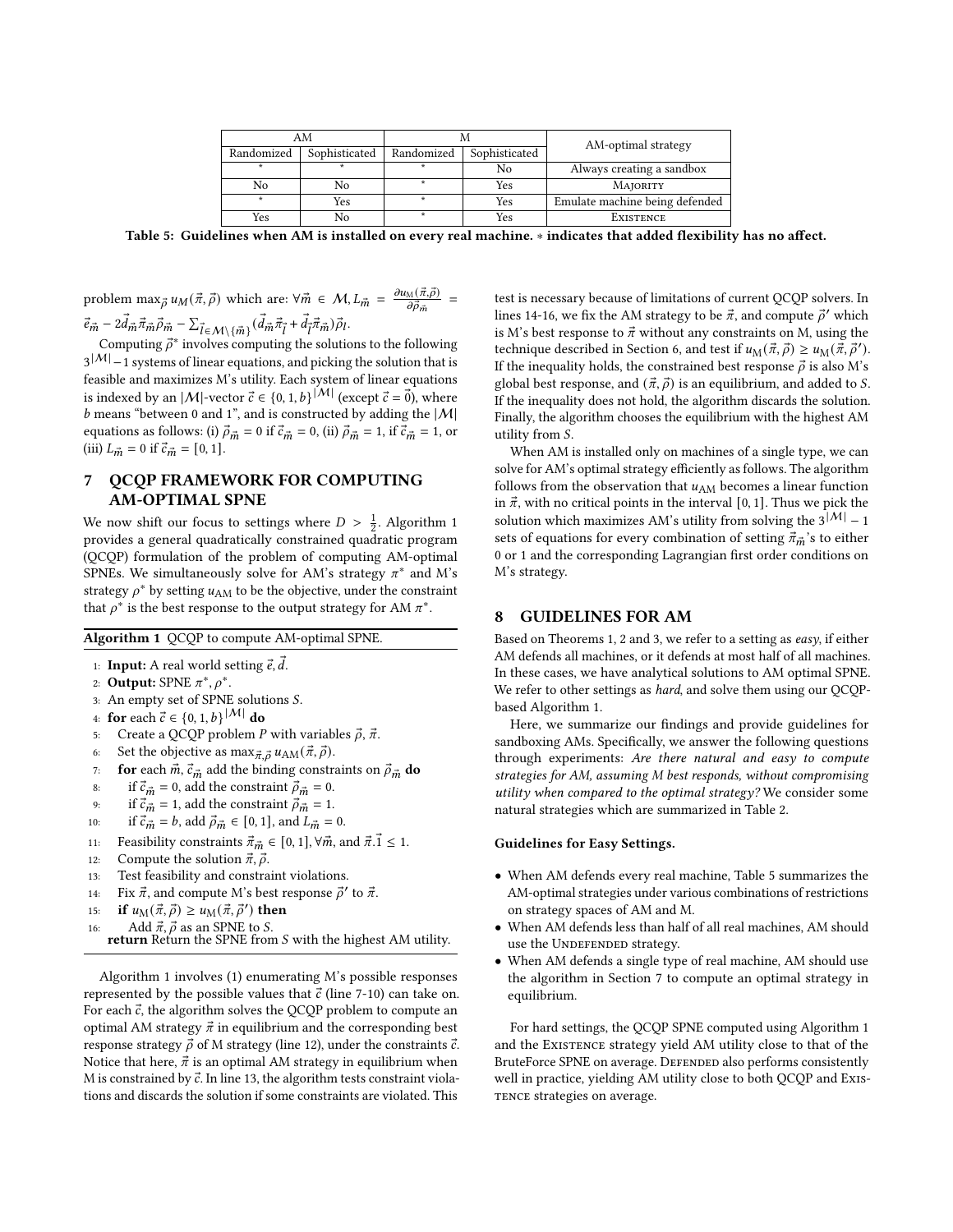## 8.1 Experimental Setup

To evaluate various sandboxing strategies for hard settings, we create a dataset of 1000 settings by generating settings involving machines of two types  $A$ ,  $B$  i.i.d. and retaining only the hard settings. For each hard setting, we compute AM's utility in the QCQP SPNE solution, a solution computed using brute force search which we call BruteForce, as well as AM's utility when AM plays each of the natural strategies in Table [2](#page-3-1) and M best responds.

We use the  $OCOP<sup>1</sup>$  $OCOP<sup>1</sup>$  $OCOP<sup>1</sup>$  [\[14\]](#page-8-0) extension of the CVXPY package using the suggest and improve method. For each subproblem, we compute 10 solutions with random initial suggestions and pick the solution with the highest AM utility. Solutions are computed using the alternating direction method of multipliers (ADMM). We discard solutions with large constraint violations (Line 13 in Algorithm [1\)](#page-6-0). Then we fix AM's strategy and compute M's best response using the Lagrangian first order conditions as discussed in Section [6.](#page-5-3) We only retain solutions for which M's utility using the QCQP solution is within 0.01 of M's utility using the best response (Line 14-16 in Algorithm [1\)](#page-6-0).

# 8.2 Experimental Results

<span id="page-7-1"></span>

(a) AM utility of QCQP solution against natural AM strategies.



(b) AM utility with real strategy against other AM strategies.

#### Figure 3: Difference in AM utility using QCQP and Existence vs other natural strategies, and benchmarked against BruteForce.

In Figure [3,](#page-7-1) we report the differences between AM's utilities using the QCQP SPNE solution QCQP SPNE solution (Figure [3](#page-7-1) (a)), and when AM plays the Existence strategy and M best responds (Figure [3](#page-7-1) (b)), respectively against the AM utilities obtained when AM uses one of the other natural strategies, as well as AM utility in the SPNE computed using BruteForce as a benchmark. BruteForce was obtained by discretizing AM and M's strategy spaces in 0.01 intervals.

#### Guidelines for Hard Settings.

- Existence yields AM utility close to BruteForce strategy when M best responds.
- On average AM utility with both EXISTENCE and QCQP strategies are close to AM utility in the BruteForce SPNE. Among all natural strategies, EXISTENCE consistently outperforms or matches other natural strategies, and even beats QCQP strategies on 31.023% of simulated settings.
- On average, both QCQP and Existence strategies are close to each other in terms of AM utility with some exceptions where the solver failed to find a feasible solution that did not violate the first order conditions. The two methods complement each other, as shown in Figure [3,](#page-7-1) where we observe that they outperform each other depending on the setting.
- If AM does not know about the distribution  $\vec{e}$  of real machines, sandboxing according to DEFENDED is a viable alternative and works well on average.

# 9 CONCLUSIONS AND FUTURE WORK

We provided the first game theoretic analysis of the sandbox game and the first theoretical results and practical algorithms for sandboxing. Specifically, our results provide concrete guidelines for deploying sandboxing AMs, allowing an AM developer to compute AM-optimal strategies under several natural restrictions on the strategy space of AM and M which correspond to different practical considerations in the deployment of AM and M. When AM either defends every machine or defends fewer than half of all real machines, we identify natural and easy to compute strategies that are optimal for AM in equilibrium. The problem of computing an optimal AM strategy becomes harder when AM defends more than half of the real machines but not all of them. Our QCQP algorithm compute an optimal AM strategy but is computationally expensive. However, as we show empirically, the natural and easy to compute Existence strategy achieves AM utility that is close to optimal in practice.

There are several exciting avenues for future work: selecting AM strategies that are robust to M's selection of strategies in response to AM, and modeling the resource constraints as AM's ability to generate sandboxes, or M's inability to perfectly observe AM. Indeed, AM and M may often have different levels of information about a given deployment or constraints on the computational resources at their disposal. For example, commercially distributed AM may not be aware of the exact distribution of real machines where it may be deployed, and therefore be forced to commit to a naïve strategy. While our results already identify some natural and easy to compute AM-optimal solutions, fully exploring the impact of different constraints of information and computational resources on AM and M, and how to compute effective strategies for AM are an interesting question for future work.

<span id="page-7-0"></span><sup>1</sup>https://github.com/cvxgrp/qcqp